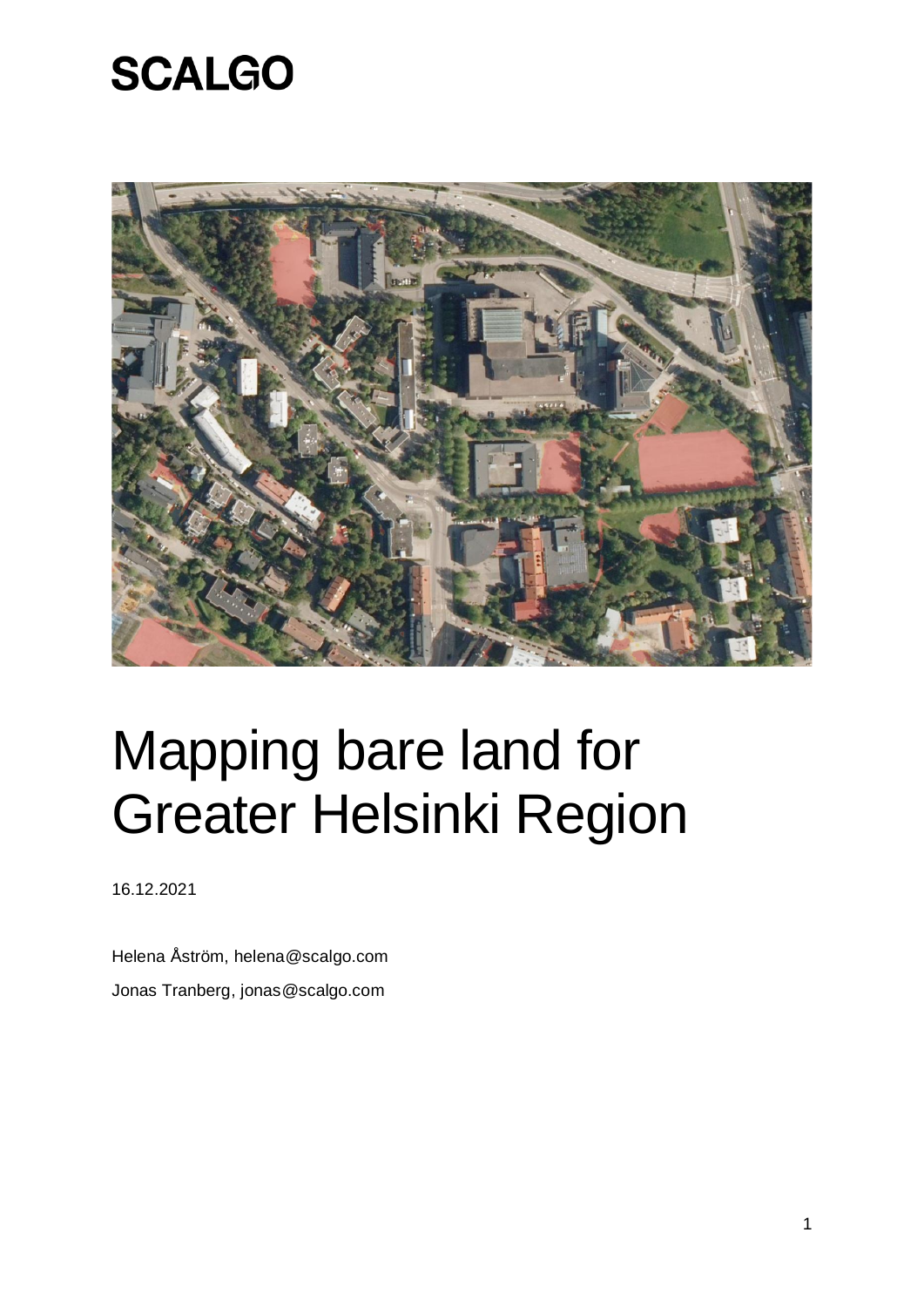### **Table of Contents**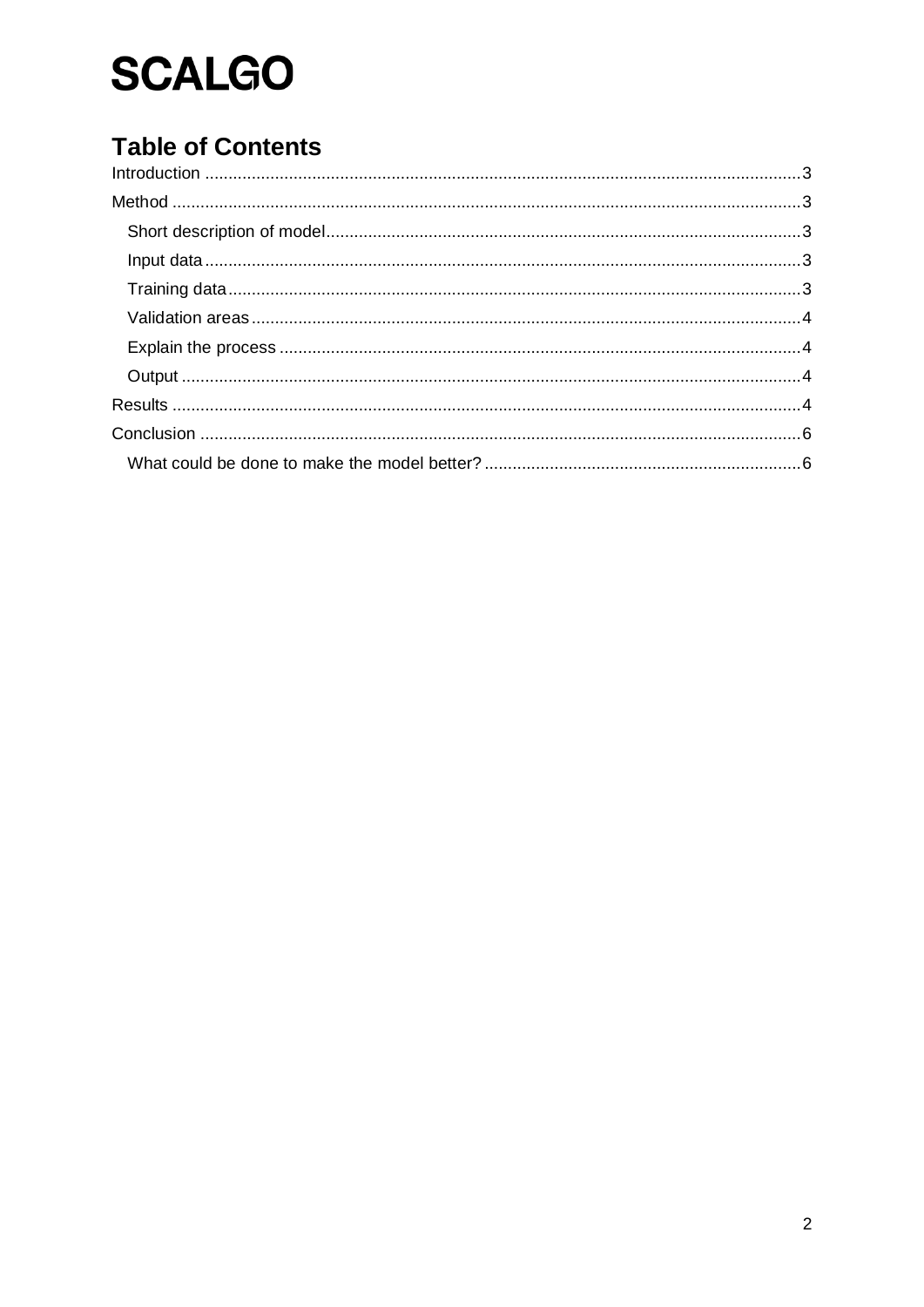### <span id="page-2-0"></span>**Introduction**

In this project bare land was mapped for Greater Helsinki region (Espoo, Kauniainen, Helsinki, Vantaa) using Machine learning. Bare land is defined as all areas with sand and gravel. This includes sand beaches, fields with no vegetation and all other areas with no vegetation.

This project is a spin-off from the LaserVesi innovation project where impervious surfaces were mapped. The goal of this project was to test if the Machine learning model, initially developed to map imperviousness, also can be used for mapping bare land.

Hence, this project uses the same methodology as used in LaserVesi, but new training data and validation areas are defined to map bare land.

This report includes a short method description, results, and conclusion.

### <span id="page-2-1"></span>**Method**

#### <span id="page-2-2"></span>**Short description of model**

To solve the task at hand, we turn to Machine Learning, specifically an architecture called UNET, which is a special case of Convolutional Neural Networks (CNN's). UNET has become a standard when using a training-based approach to segment raster data.

The power of UNET, or any other CNN based architecture, over other learning-based methods, is the way that it integrates the context of a single pixel prediction over multiple scales, such that information in the neighbourhood of the predicted pixel, is used in the output prediction in an efficient manner.

#### <span id="page-2-3"></span>**Input data**

For this task, we use two different input sources:

- 1. Orthophotos in 4 bands, namely the RGB channels and the Near-Infrared channel
- 2. A raster-based Lidar point cloud, describing the changes in terrain. That is, we first create 2 rasters from the raw point cloud: A raster based on all the points and a raster based on only ground points, which is then smoothed. Then we subtract the second raster from the first to create a raster describing the high frequency changes in the terrain, while ignoring the general (low frequency) elevation.

### <span id="page-2-4"></span>**Training data**

We acquire polygons from several sources, describing the underlying land cover, which are then used to label individual pixels. Among these sources are:

- Polygons derived from the existing Land Cover map of the Greater Helsinki region.
- Annotation made in cooperation with Special Minds in Aarhus, Denmark, covering both areas in Denmark and Finland.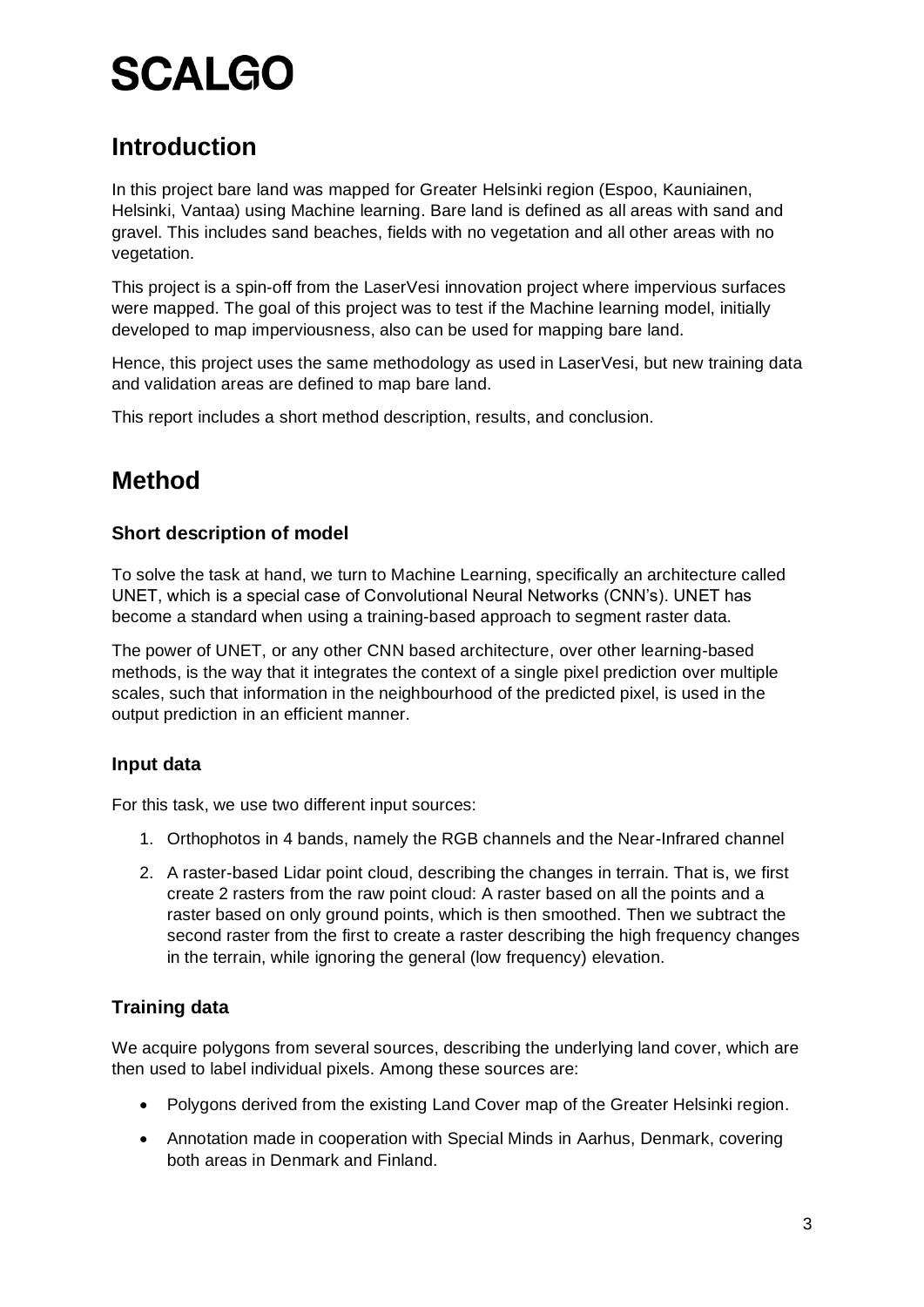- Annotations made by the water utility in the municipality of Skanderborg, Denmark.
- Polygons supplied by Geodanmark covering areas of forest, buildings, roads etc.

#### <span id="page-3-0"></span>**Validation areas**

Several validation polygons is used, both during training to gauge the progress of improvement and after training to evaluate the general performance of the model. All of these areas are hand-picked by either us (Scalgo), or HSY using a platform provided by us.

#### <span id="page-3-1"></span>**The process**

The final model is produced through a series of iterations, each consisting of the following steps.

- 1. Select a training set
- 2. Train the model
- 3. Evaluate the model and modify the training set to cover for errors surfaced in said evaluation.

This process was repeated until the model was deemed fit for production.

#### <span id="page-3-2"></span>**Output**

The model produces a raster where each pixel (of size 0.2m) represents the probability of that pixel being bare land. This is also the format, which is delivered to HSY, abait in a single byte resolution resulting in 254 different probability values.

### <span id="page-3-3"></span>**Results**

We report performance on two sets of polygons. The first is a general sample, gathered through many iterations, testing both performance on impervious surfaces, fields, dirt roads and sand.

*Table 1. Model performance, general sample. Existing land cover is the HSY maanpeiteaineisto, bare-land-2 and bare-land-5 are two iterations.*

|          | Existing landcover (HSY) | l bare-land-2 | bare-land-5 |
|----------|--------------------------|---------------|-------------|
| Accuracy | 0.791501                 | 0.774145      | 0.903280    |

We see that 'bare-land-5' achieves significantly better performance than the existing land cover dataset, even though roads make up a significant portion of the sample and those are human annotated (not learned) in the existing land cover dataset.

The second set of polygons are selected as examples where an early iteration (bare-land-2) of our model performed badly. That is, the areas are especially difficult, and numbers are not indicative of general performance, but indicative of performance where existing methods fail.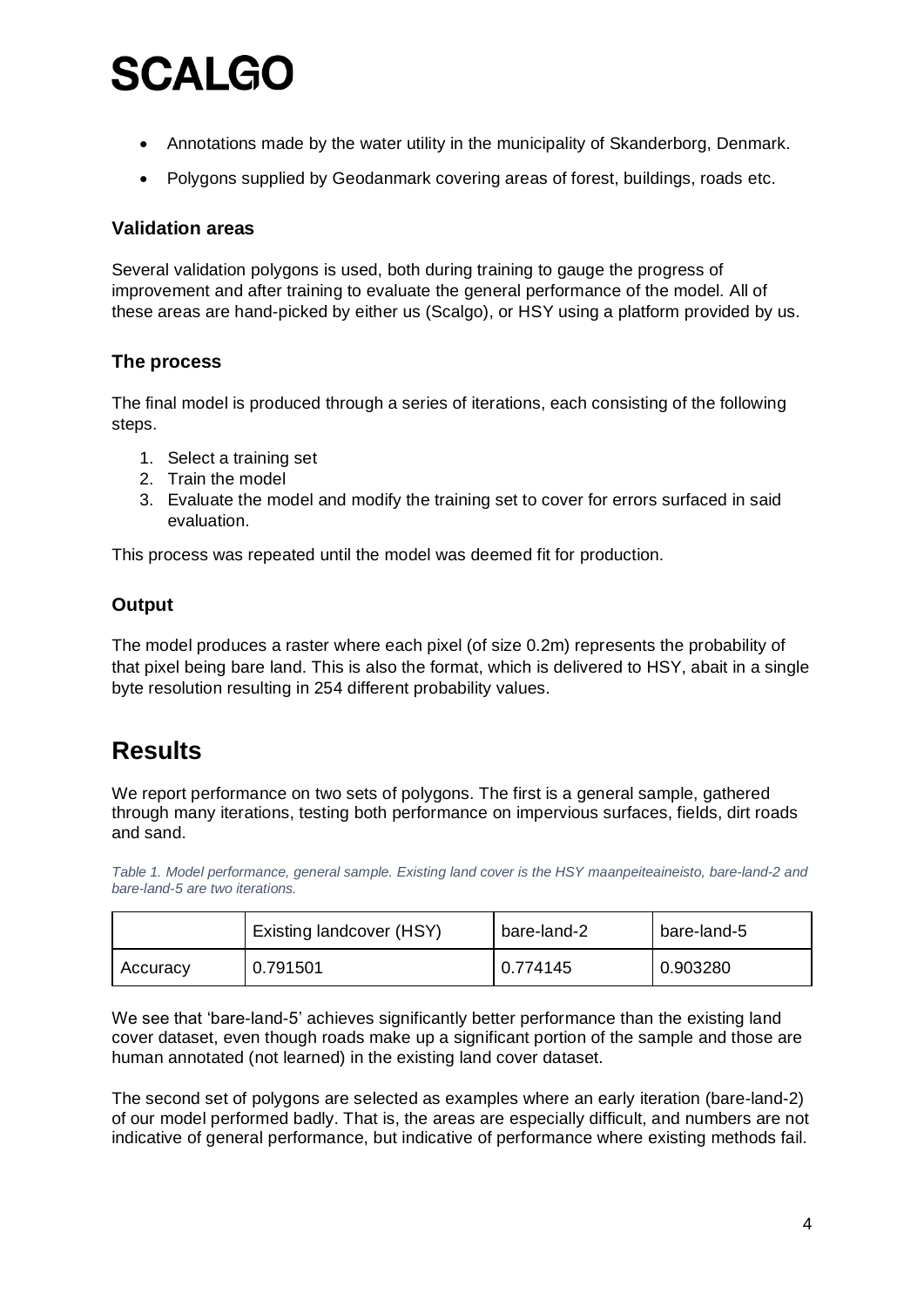*Table 2. Model performance, polygons where early iterations perform badly. Existing land cover is the HSY maanepeiteaineisto, bare-land-2 and bare-land-5 are two iterations.*

|          | <b>Existing landcover</b> | bare-land-2 | l bare-land-5 |
|----------|---------------------------|-------------|---------------|
| Accuracy | 0.256573                  | 0.151973    | 0.886737      |

We see that we can achieve acceptable performance for these areas too.

Lastly, we provide visual examples of some of the areas in the difficult set:



*Figure 1. Examples of four locations that were difficult for the model. Row 3 = HSY maanpeiteaineisto, Row 4 = bare land mapped in this project, where red is over 50 % probability and yellow is 30-50 & probability.* 

Some examples of model performance of 'bare-land-5' (last row, for now R4) compared to the existing Greater Helsinki land cover Map (second to last row, for now R3). In R4 the red